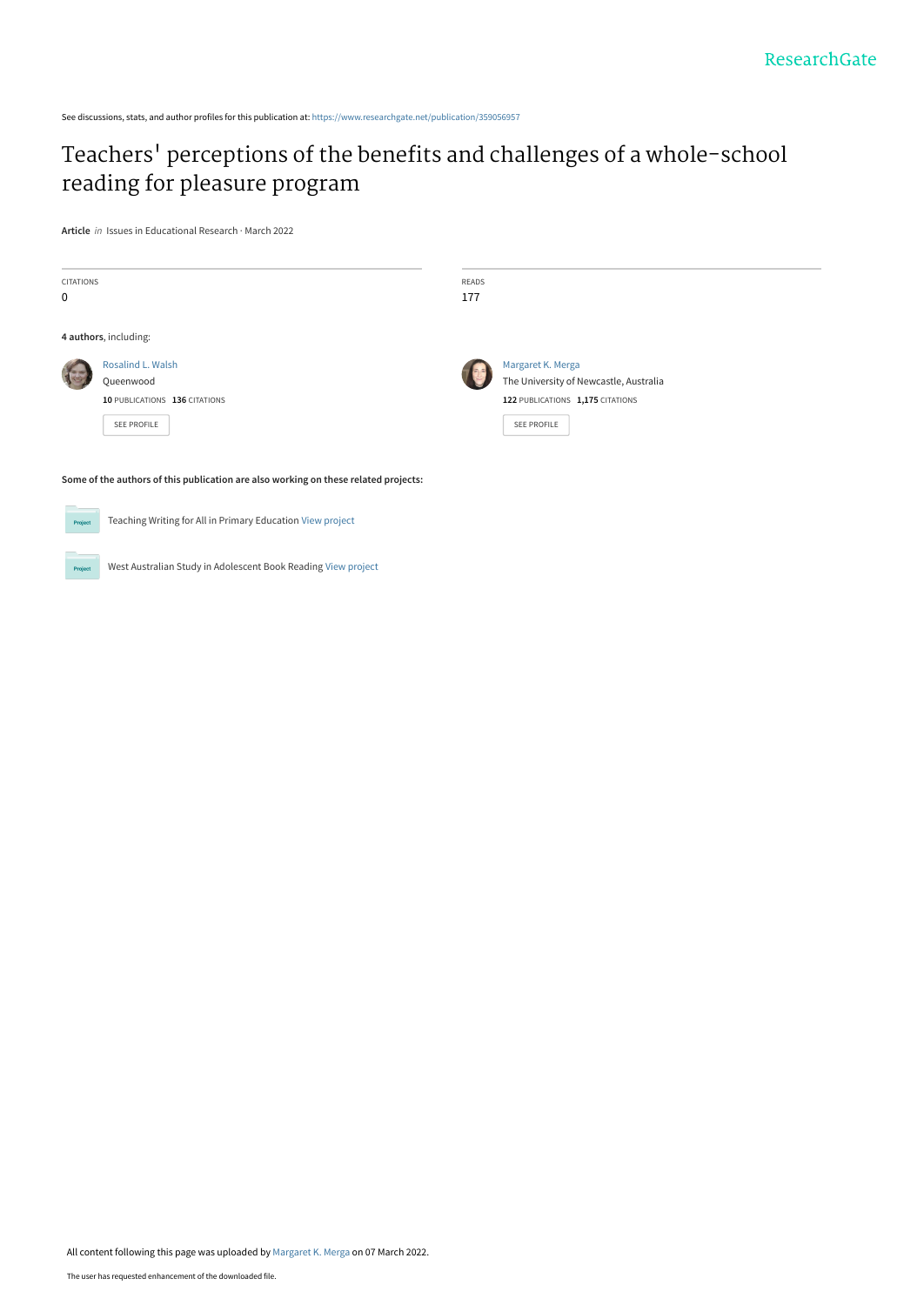## **Teachers' perceptions of the benefits and challenges of a whole-school reading for pleasure program**

**Vanessa J. Collins, Isaac W. Dargan, Rosalind L. Walsh** *Queenwood School, Australia*

**Margaret K. Merga**

*University of Newcastle, Australia*

A whole school (K-12) *Reading for Pleasure* program was implemented at an independent girls' school in Sydney, Australia. This paper reports on the results of a teacher survey conducted one year into the implementation of the program. Qualitative data were collected from 105 teachers on the perceived benefits and challenges of the program. Teachers were overwhelmingly positive about the benefits, which included increased skill development, not only in literacy, but also in learning dispositions and 21st century skills, such as creativity and imagination. Other benefits included student engagement and wellbeing. Teachers identified challenges with implementing the program, including student disengagement, and organisational and structural concerns. Advice for implementing a whole school RfP program is given based on the experiences of the Project team and results of the survey.

## **Introduction**

*Reading for Pleasure* (RfP) is a practice associated with benefits for students' literacy skills and their reading engagement. Reading engagement in young people is conceptualised in diverse ways but can be simplistically understood as relating to young people's attitudes toward reading as well as their frequency of engagement in the practice, which is potentially influenced by a vast body of intrinsic and extrinsic factors (see Merga, 2018a for a comprehensive review). There is a relationship between students' reading skills and their attitudes toward reading (Petscher, 2010), and attitudes toward reading are related to frequency of engagement in the practice (Becker, McElvany, Kortenbruck, 2010), and frequency of reading and time spent reading are associated with literacy gains (Rogiers et al., 2020; Taylor, Frye & Maruyama, 1990; Van Bergen, Vasalmpi & Torrpa, 2020). RfP may also confer benefits for subjects such as mathematics (Clavel & Mediavilla, 2020; Sullivan & Brown, 2015). RfP is known by numerous other titles such as *Free Voluntary Reading* and *Sustained Silent Reading*, and it differs from reading for learning in that it refers to volitional reading of self-selected materials (Krashen, 1993; Kucirkova & Cremin, 2020). As noted by Burnett and Merchant (2018), "the conjunction of reading and pleasure carries important messages that serve to undercut the idea that reading is simply about gathering information, self-improvement or employability" (p. 62). Given the current focus on reading for purposes of assessment in schools, providing students with opportunities for RfP can help to foster life-long reader ideation in them through foregrounding that reading can be enjoyable, and giving them exposure to reading models (Merga, 2016).

It is not a given that students will be able to access opportunities to engage in RfP with regularity in their schooling experience. In recent times, RfP has experienced varying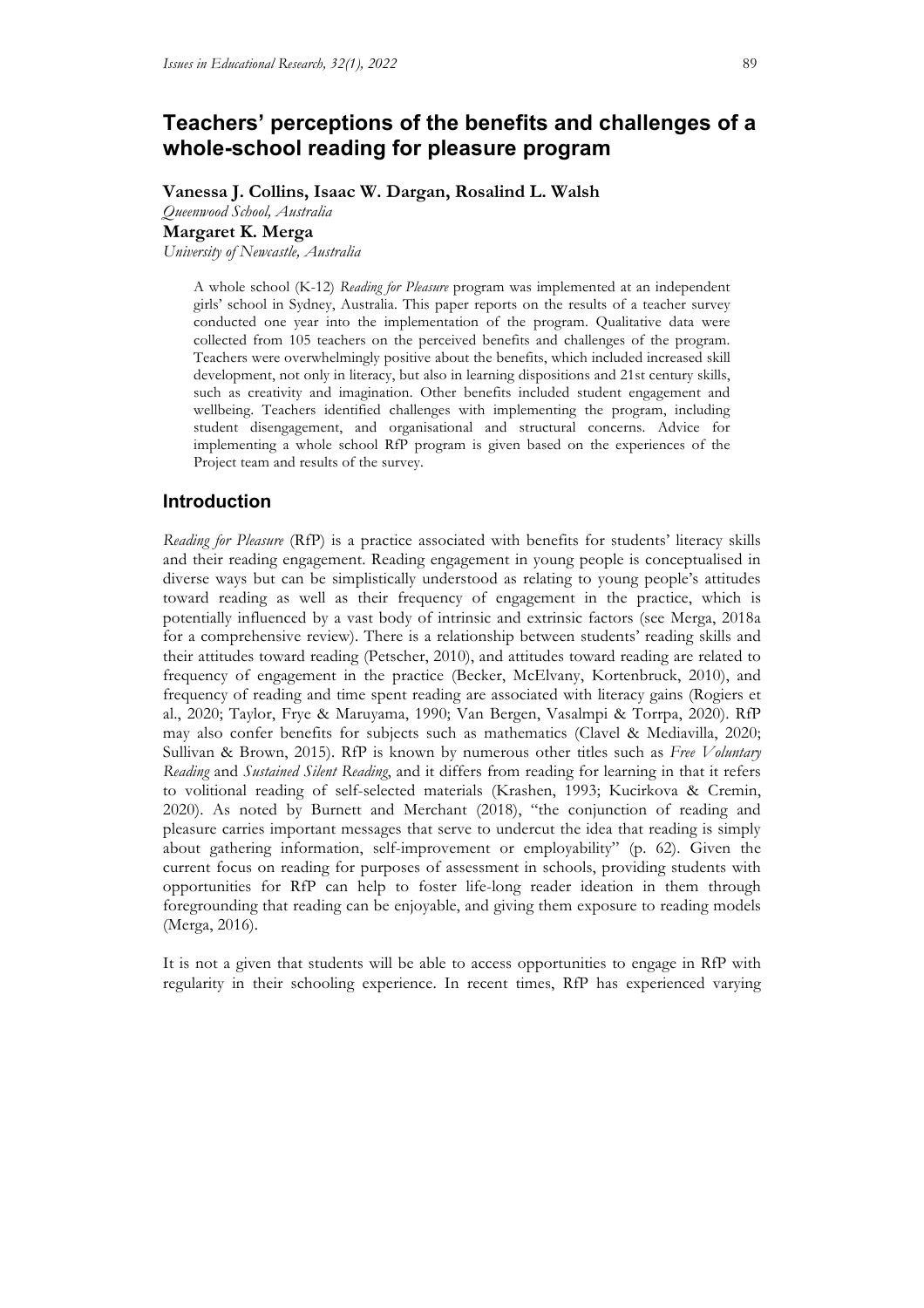support in school learning contexts, and students may not have regular opportunities to engage in the beneficial practice of volitional reading. While there is a paucity of current literature exploring the frequency of young people's opportunities to have time for RfP at school, the extant research suggests that opportunities may be limited, vulnerable to competing curricular interests, and reducing as students move through the years of schooling (Merga, 2013, 2018b). Acceptance that fostering reading engagement in young people is the responsibility of all teachers, not just those in literacy-focused subjects, may be lacking (Garces-Bacsal et al., 2018), and strategies to foster RfP may be absent from many school literacy policies, perhaps because it is not emphasised in curriculum (Merga & Gardiner, 2018). Given that literacy skills are associated with academic, vocational and social benefits (as reviewed in Merga, 2018a), and that concerns are commonly articulated around declining student reading literacy skills in Australian students (Thomson, DeBortoli, Underwood & Schmid, 2019) and attitudes toward reading (Darmawan, 2020), in recent times, some schools have considered increasing students' opportunities for RfP within the school day.

Given the potential educational benefits of increasing student exposure to opportunities to engage in RfP, a research-informed program was devised for implementation at an Australian school (hereafter the School) which sought to enhance the quality and quantity of students' opportunities to engage in RfP. The *Building Readers for Life* project (hereafter the Project) was developed by a committee within the school who, in consultation with an academic mentor, drew on the extant literature for best practice in implementation of a whole-school RfP program (hereafter the Program) within the school. We identified the following key practices and orientations in the literature which informed our approach. Teacher modelling was a vital component with strong research support for the importance of teachers not only supporting the program, but also engaging with the RfP practice with their students (Merga, 2017). Parent engagement and involvement was considered critical to ensure that the benefits of recreational reading was supported in the home. An emphasis on pleasure was a key focus, which in turn meant that there were no requirements for analysis of texts by students. There was an expectation that students would continue reading for pleasure at home as well as during the school time set aside for this. We also wanted to encourage students to talk with their peers and teachers about the books that they had read in an informal manner. We provide a comprehensive explanation of the pragmatic details of the Program further within the Methods section, and how it sat within the overall goals of the Project.

While the Project explored a number of different research gaps, one of its key contributions relates to the data collected on teachers' perceptions of implementation of the Program, as schools seeking to implement RfP programs need to do so with teachers as learning partners. We encouraged teacher acceptance of the program through additional professional development initiatives, such as a seminar and workshop with the academic mentor on the project, as successful implementation of programs and other substantial changes in schooling environment can be influenced by diverse factors such as teacher commitment as key stakeholders (e.g. Stanhope & Corn, 2014). However, at the inception of the Project, we discovered that there is a paucity of extant research which focuses on teachers' perceptions of the benefits and challenges of implementing a whole-school RfP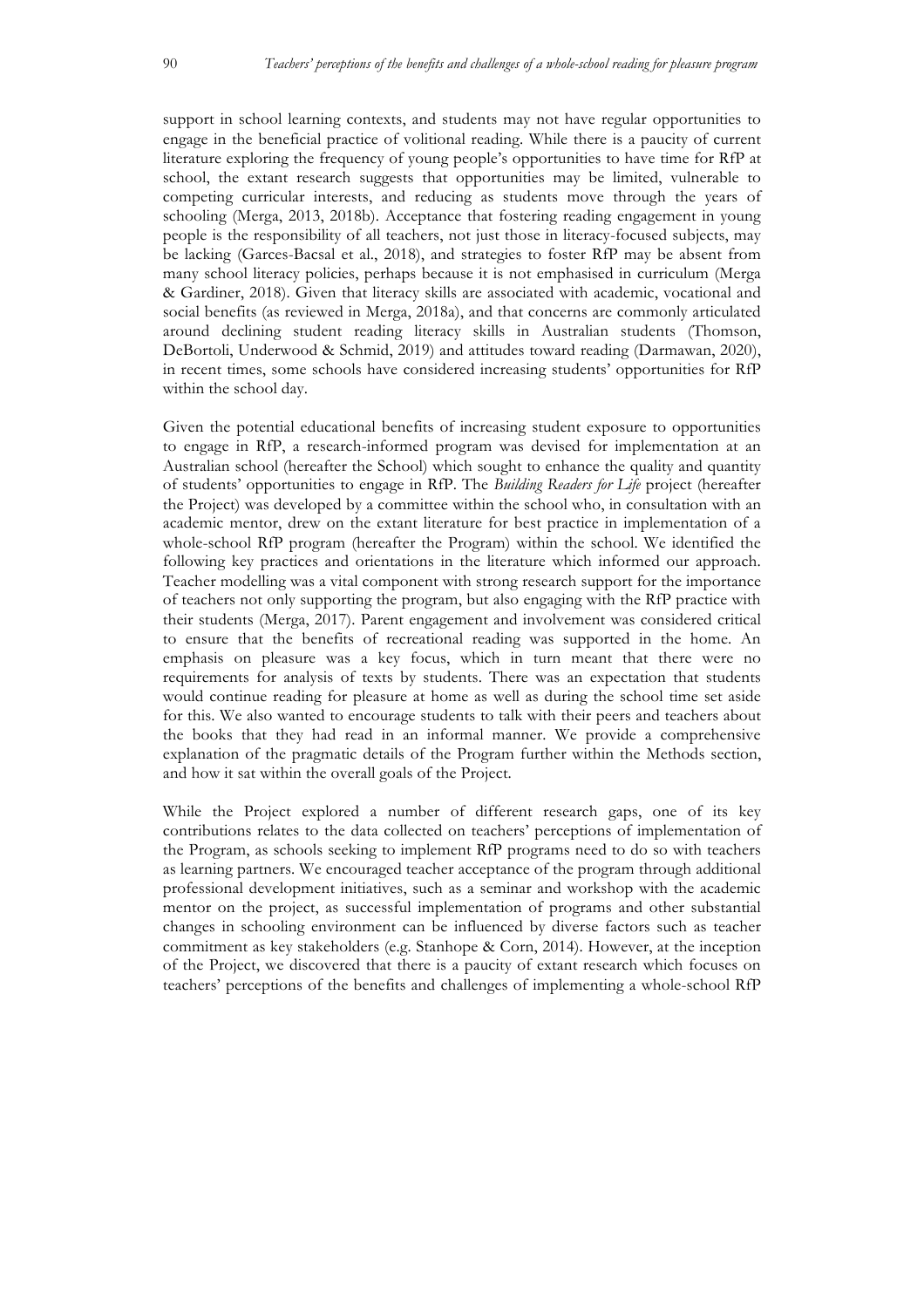program. Further insights into these can help schools to avoid barriers in implementation in other contexts, as well as potentially enhancing teacher support and commitment to such programs. To this end, we wanted to capture teachers' retrospective reflections on the benefits and challenges of the Program, and the paper focuses on the following research questions:

- What benefits do teachers perceive that a whole-school RfP program confers for students?
- What challenges do teachers perceive in supporting a whole-school RfP program?

## **Method**

#### **The program within the project**

In 2018 the school-based literacy committee conducted a pilot RfP program to gauge initial staff and student acceptance of the concept. In 2019, a full RfP program was rolled out throughout the school (K-12) with two 15 minute blocks being offered in the primary school; K-2 read from 8:20-8:35 am five days per week, Years 3-6 read from 2:45-3:00 pm five days per week, and Years 7-11 in the secondary school reading from 12:05-12:25 pm four days per week. This equated to 75 minutes per week in the primary school, and 80 minutes per week in the secondary school. An Australian school year typically consists of 4 terms of 9-10 weeks. In 2020 there was a 6 week closure between terms 1 and 2 due to COVID-19 lockdowns. A full description of the operation of the program during the pandemic can be found in Collins (2021).

Students were required to bring a physical, English language, fiction book. This could not be their current English text as the committee, under guidance from our academic mentor, wanted to ensure that students were actively engaged in making choices about books that they might gain pleasure from reading, rather than simply using the time to complete school assigned reading over which they had no choice. There was discussion within the committee about whether audio books should be included, but the inability to determine whether students were actually listening to an audio book or using their headphones for other purposes meant that it was decided that students who might benefit from audio books received additional assistance to find a physical book that was at their particular reading level. Teaching staff were required to also read a book of their choice. Teachers, executive and administrative staff were required to read for this period of time. More detailed descriptions of other aspects of program may be found in other papers written by the literacy committee, such as book talks (Dargan, 2021), reading with nonreading kindergarten children (Walsh, in press), strategies employed throughout the school to promote the program and engage students and staff (Mace & Lean, 2021; Mace & Lean, 2022), the effect of the pandemic on the program and this research (Collins, 2021) and implementing the program with students with low literacy levels (Phoon, 2022)..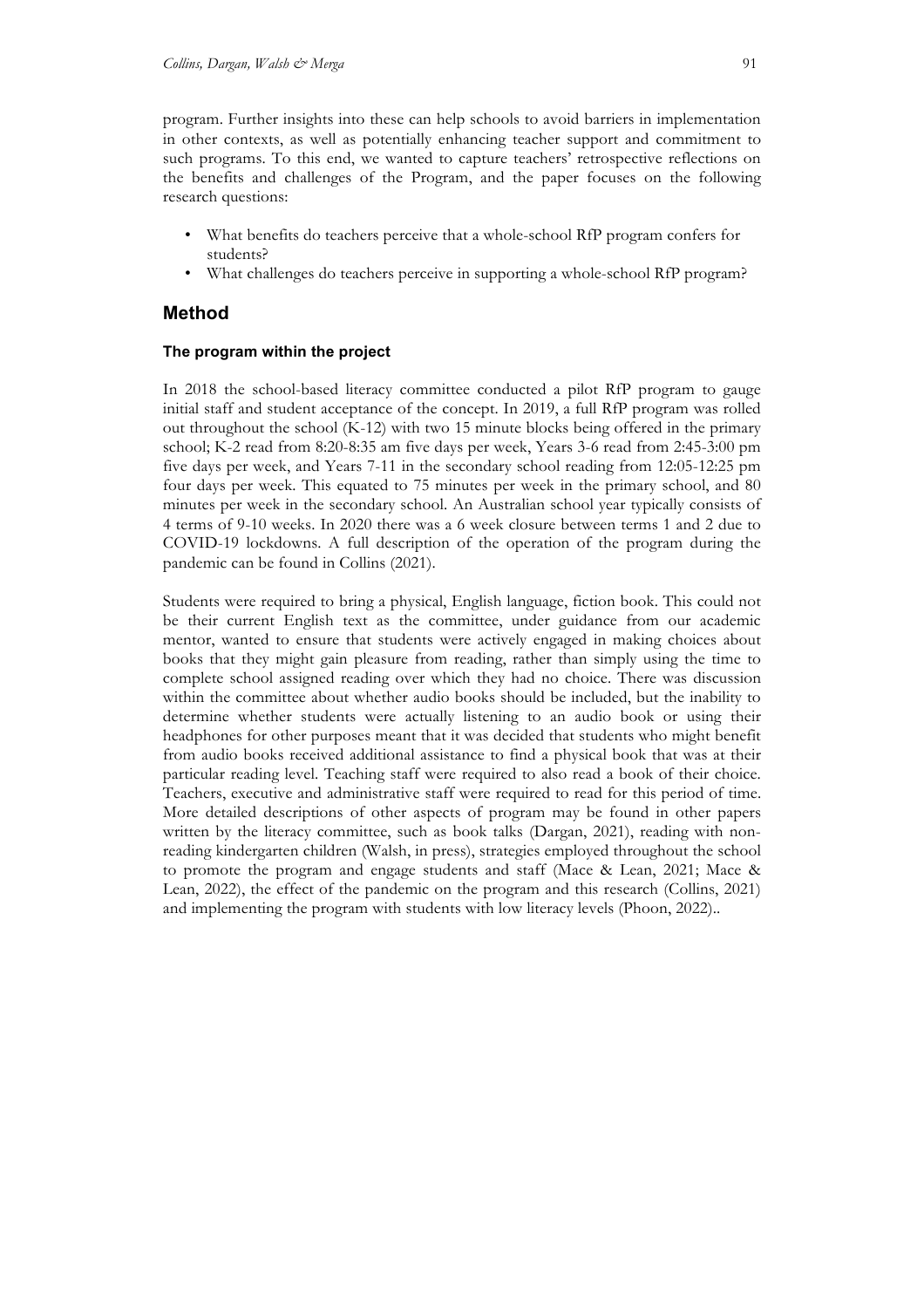#### **Setting**

The research was conducted in an independent K-12 girls school located in a high SES suburb in Sydney. The school population at the time of the research was 896 students, spread over a junior school (K-6) and a senior school (7-12) campus, and 118 teaching and executive staff.

#### **Participants**

Participants were all teachers and/or executive at the school, for the purposes of the research project administration staff were not included as they did not interact with students while reading. Twenty six percent of participants worked mainly in the junior school campus, while 74% were located on the senior school campus. Forty percent of the respondents had roles as pastoral care tutors. This meant that they had additional contact with the students in the senior school and facilitated the book talks that students delivered in pastoral care periods.

Only teachers who had been at the school for the full 10 months of the Program were asked to complete the survey so that the data and findings relate only to those teachers who had undergone the same training and period of engagement with the Program.

#### **Materials**

Teaching staff and executive at the school completed two online surveys. The surveys were based on previous work by Merga and Ledger (2019) and adapted in collaboration with the Project team during a workshop held at the school. Surveys were piloted with a small number of staff members and revisions were made.

#### **Procedures**

Ethics approval to administer the two surveys was obtained from Edith Cowan University. The first survey was administered in November 2019, the year before the RfP program was due to commence in order to ensure that responses were not contaminated by the professional learning around the benefits of RfP which was planned for the first week of school the following year. A link to the survey was emailed to all staff from the Director of Curriculum and two follow-up emails were sent. The survey was anonymous to avoid satisficing by staff (Barge & Gehlbach, 2012). The post-survey was sent to staff in November 2020 after the program had been operational for 10 months. The results of the post-survey only are reported in this paper. Members of the Project team did not take part in either survey.

As reflective practitioners we wanted to be able to reflect on teacher practice to inform our own practice in our own context. Although the survey data served a dual purpose to inform the Project and to benefit the greater school and research communities, the members of the Project did not access the survey data until mid-2021 when they met for a writing week with the academic mentor.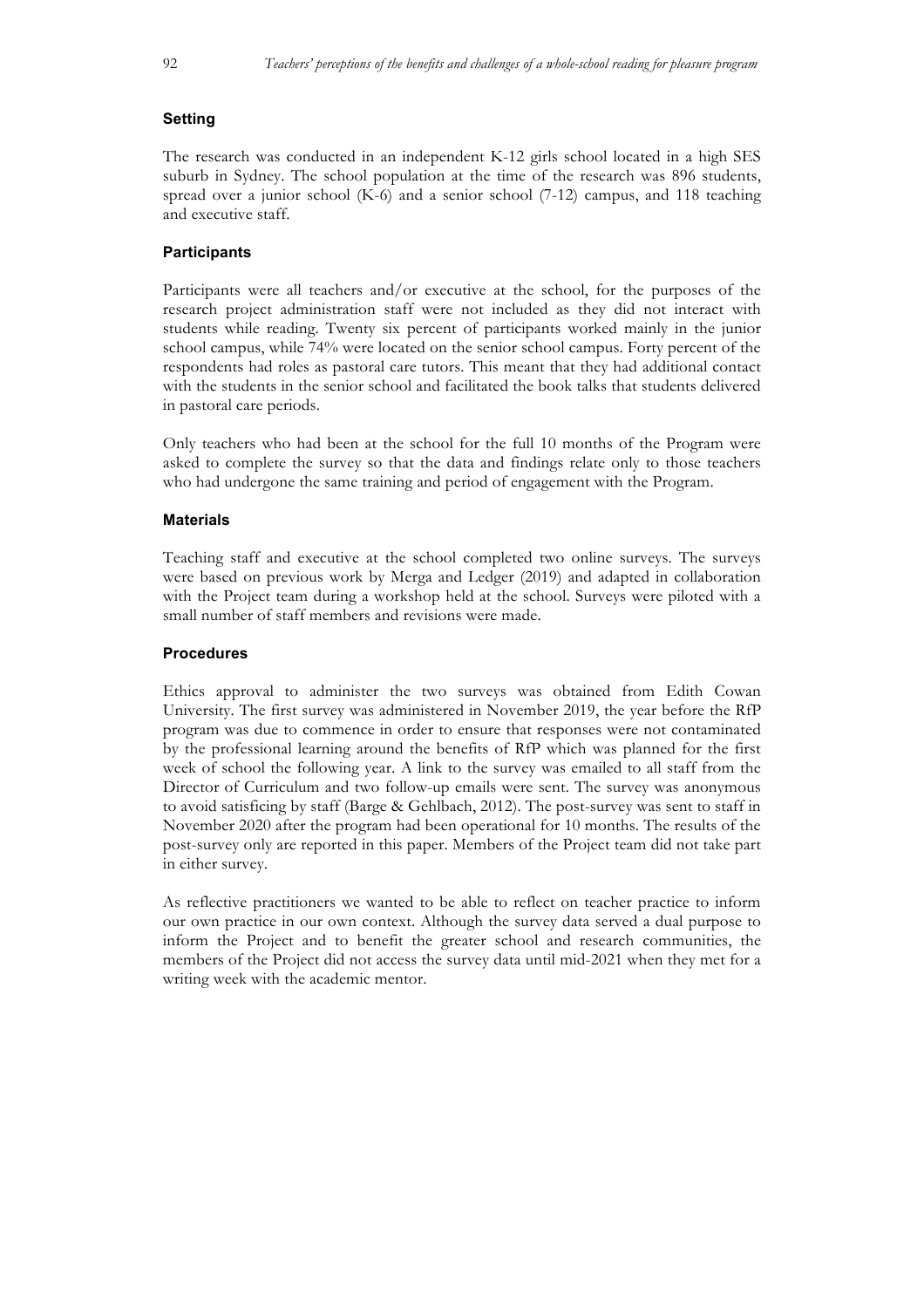The data explored in this paper are in response to the following survey questions, as detailed below in relation to the related research questions:

What benefits for students do teachers perceive that a whole-school RfP program confers?

- 1. I feel that my students are benefiting from regular silent reading at school. (5 point Likert scale, Strongly agree to Strongly disagree)
- 2. Why do you agree/disagree? (Open field text box, only agreeing and disagreeing respondents on the previous item exposed)

What challenges do teachers perceive in supporting a whole-school RfP program?

- 1. Have you experienced any issues with implementation of the silent reading program throughout this trial? (Dichotomous Yes/No)
- 2. Please describe these issues. (Open field text box, only affirmative respondents on the previous item exposed)

The data were coded using Braun and Clarke's (2006) six-phase framework for thematic analysis. As a first step, a group of three of the authors read through the data individually and developed initial codes for the first research question. The group then worked collaboratively to code the data. The researchers then worked to individually code the other two data sets. The group then collaboratively coded these data sets to ensure intercoder reliability.

A list of all codes was then compiled for each research question on a whiteboard and the group worked collaboratively to group the codes into themes. The group then followed step 4 of Braun and Clarke's (2006) six-phase framework and re-read the data to ensure that the data matched the themes that had been developed.

The data analysis team conferred regularly with the academic mentor to clarify the process and seek her input on the process. The academic mentor did not take part in the coding process, nor did she offer any themes. This ensured that the generation of themes was iterative and inductive as the data analysis team were not as familiar with the research literature as the academic mentor and did not commence the analysis with preconceptions about the themes that could exist within the data.

In some instances there was a degree of ambiguity in responses, for example the phrase "switching off" was interpreted as "relaxation" in some of the responses, but in other contexts it referred to students lacking focus and not engaging with the reading process. In these cases the data analysis team re-read and discussed the coding until consensus was reached.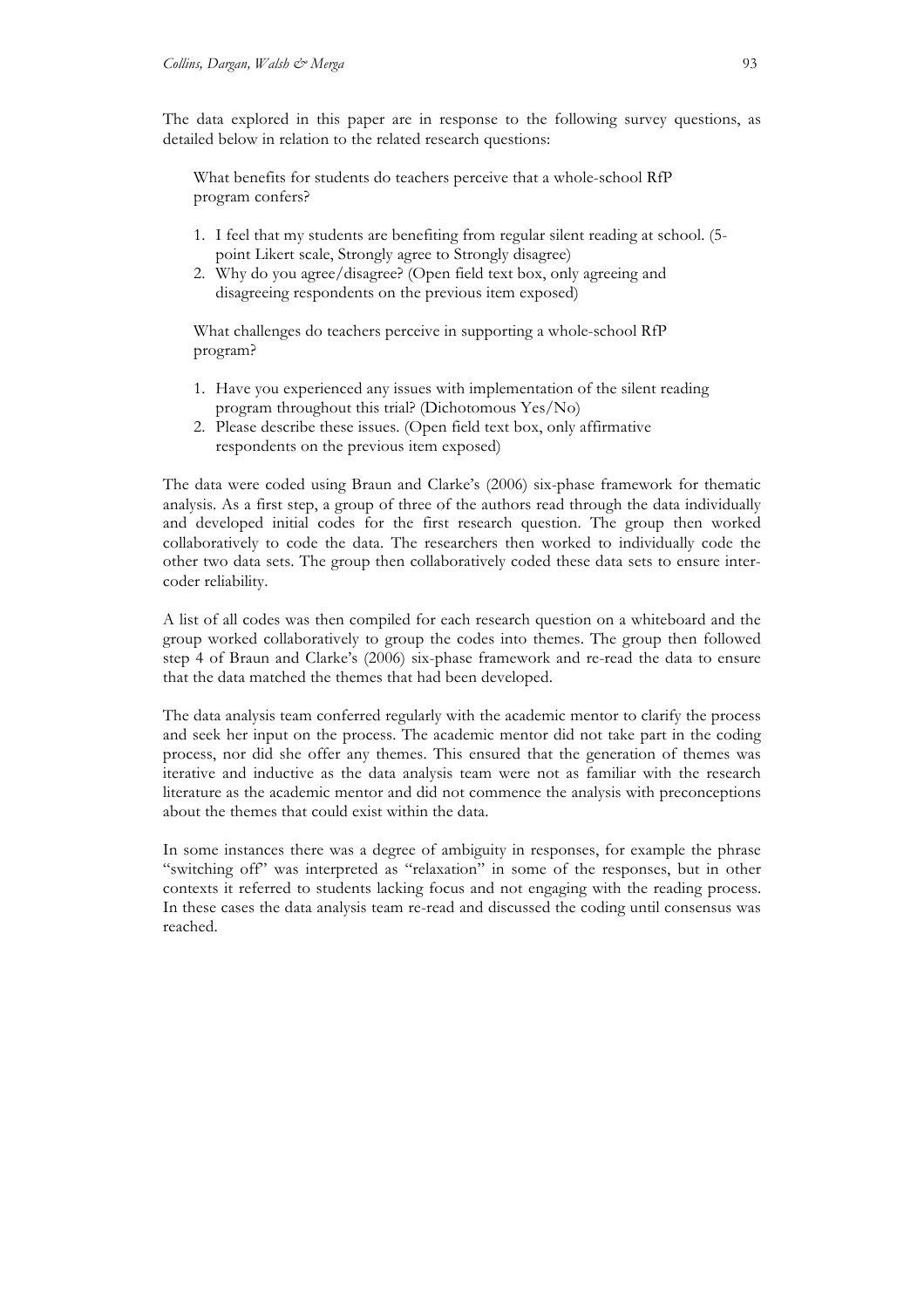## **Results and discussion**

#### **Survey response**

A total of 105 teachers and executive staff completed the survey, representing a response rate of 89% of the staff employed at the school at the time.

#### **Perceived benefits**

Eighty five percent of the respondents agreed or strongly agreed that their students were benefiting from regular silent reading. Less than 2% of the respondents believed that there were no benefits for their students. The following three themes were identified as benefits; skill development, engagement, and wellbeing.

#### *Skill development*

Many of the teacher respondents commented on their perception that the RfP program had impacted on the skills of the students. In some cases these were skills that appeared to have a direct connection to literacy, for example, students' reading and comprehension skills improved. In other cases, teachers saw a link with more general classroom skills. The types of skills that the teachers identified were extensive: reading ability, writing, comprehension, general knowledge, verbal and social skills. Research has identified links between increased amounts of reading and the benefits to students' literacy development, especially in adolescence, after fluent reading has been established (Van Bergen, Vasalmpi & Torrpa, 2020). Skills such as reading comprehension (Rogiers et al., 2020) and more general level of reading achievement (Anderson, Wilson & Fielding, 1998; Taylor, Frye & Maruyama, 1990), have all been found to be associated with increased reading practice. Teachers in the study also noted the link between the literacy skills: "They are reading a greater number of texts and a wider variety of stories which has led to increased vocabulary. This has been evident in their written work." The relationship between reading and writing is well documented (Yildirim, Demir & Kutlu, 2020) and it became clear through the analysis of the survey responses that teachers viewed the development and expansion of reading to have an effect well beyond the development of reading skills.

Teachers identified that soft skills, also referred to as 21st century skills, such as creativity and imagination, had improved during the course of the Program. Some researchers have found a link between high levels of reading ability and creativity and imagination (Mourgues, Preiss & Grigorenko, 2014). However, there was little evidence of a direct connection between reading and increases in imaginative or creative thinking. It could be that discussions about stories that the students read gave teachers the impression that their overall creativity and imagination had improved, when in fact it was simply more creative and imaginative talk.

Teachers commented on the perceived development of learning dispositions such as preparedness to learn. Teachers wrote about the reading Program "centring" and "settling" the students to create an environment in which they were more ready to engage with curriculum. This seemed to be a different theme to that of the wellbeing of the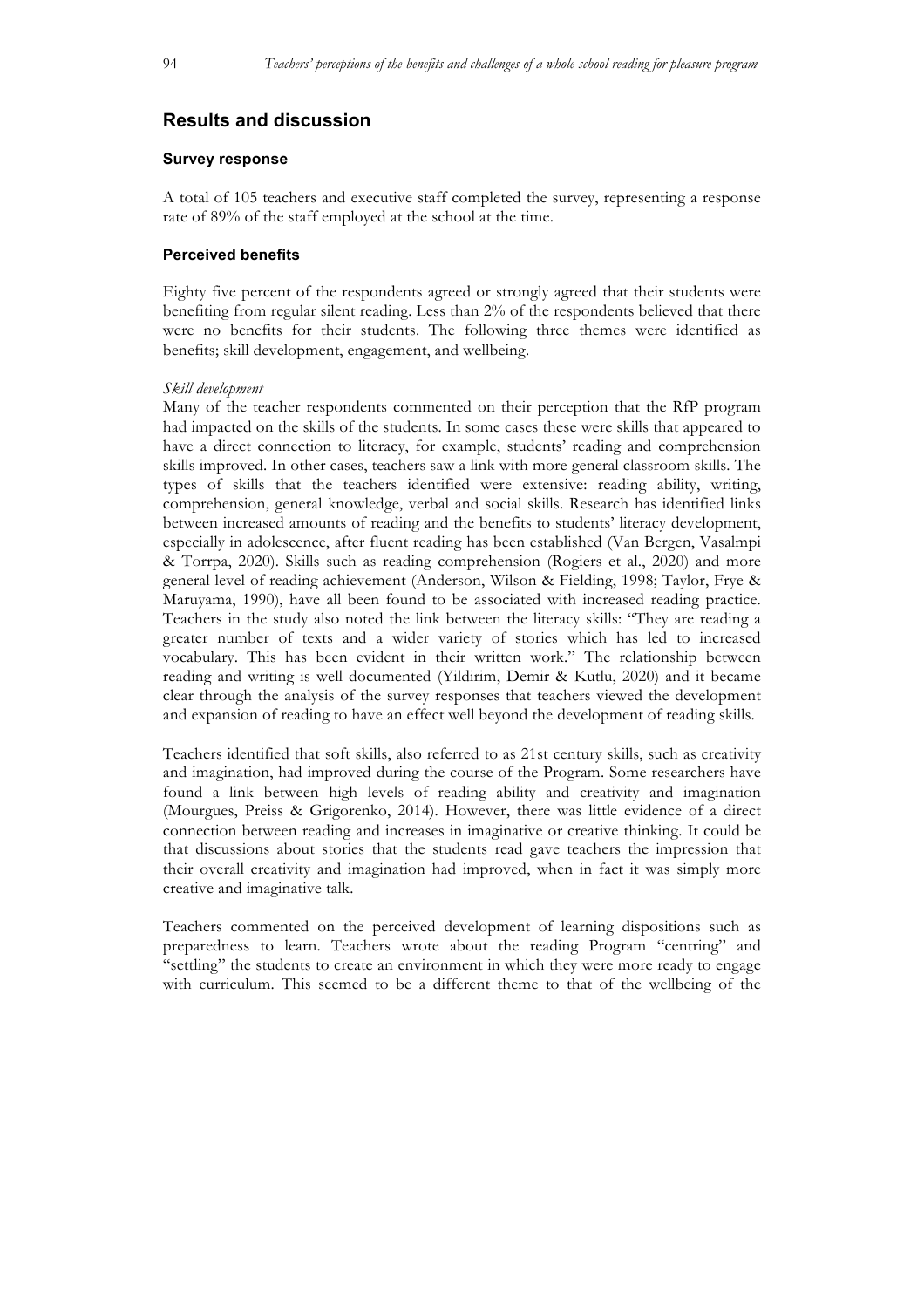students as it was the direct impact that the act of reading had on the students as they transitioned out of the reading and into learning in a different domain, although, it could be argued that reading and literacy crosses all domains of learning.

#### *Engagement*

A group of respondents recorded increased student engagement as a key benefit from participating in the Program. Daniels and Steres (2011) explained that when reading is clearly recognised as a school-wide priority, student engagement is significantly influenced in a positive way. A respondent confirmed the "students sense the value in the Program" and this was supported by another who stated the Program "makes reading a priority".

Student engagement is a vital component of a successful RfP program. According to Baumann and Duffy (1997), the engagement perspective involves students developing a desire to read and use literacy, recognise and understand print, obtain ideas from the written word and learn from and with others. Learners need to acquire and develop these complex proficiencies to demonstrate engaged reading. Evidence of these points was found throughout the survey with a respondent noting they had seen benefits such as "increased engagement with reading, increased enjoyment in reading, increased and improved discussions about what students are reading and increased borrowing from the library". Additionally, one respondent explained that students were "developing a love for fiction and discussing it with each other".

Throughout the thematic coding process terms that aligned with engagement were enjoyment, love of reading and enthusiasm. One respondent stated that "reading enjoyment has reached even the most resistant readers. They are reading more and exploring new genres". Another teacher mentioned "the enthusiasm for reading is palpable in all levels of ability". It is clear that students participating in the Program were enthused about reading and demonstrated enjoyment when reading a range of fictional texts. Clark and Teravainen (2017) completed a UK based study that found more students who enjoyed reading, read daily and from a wider selection of books compared with those who did not enjoy reading.

Sub themes that were found to contribute to reading engagement were increased volume and variety of books read, increased borrowing and increased reading at home. These terms all interlink and emphasise that students were accessing a wider selection of fiction texts which is evident in the amount they were borrowing and therefore reading at school and at home. Loh, Ellis, Paculdar and Wan (2017) specified that school libraries play a pivotal role in cultivating a reading culture and developing students' enjoyment of reading.

Students receiving the time and opportunity to read for an uninterrupted period of the day was also noted as a benefit of the Program. According to one respondent, "students have the opportunity to read literature of their choice and this promotes a love of reading for pleasure". Another respondent commented that students "develop a lifelong love of reading". One of the goals of the Program was to create lifelong, habitual readers and it is evident that some teachers were recognising these behaviours.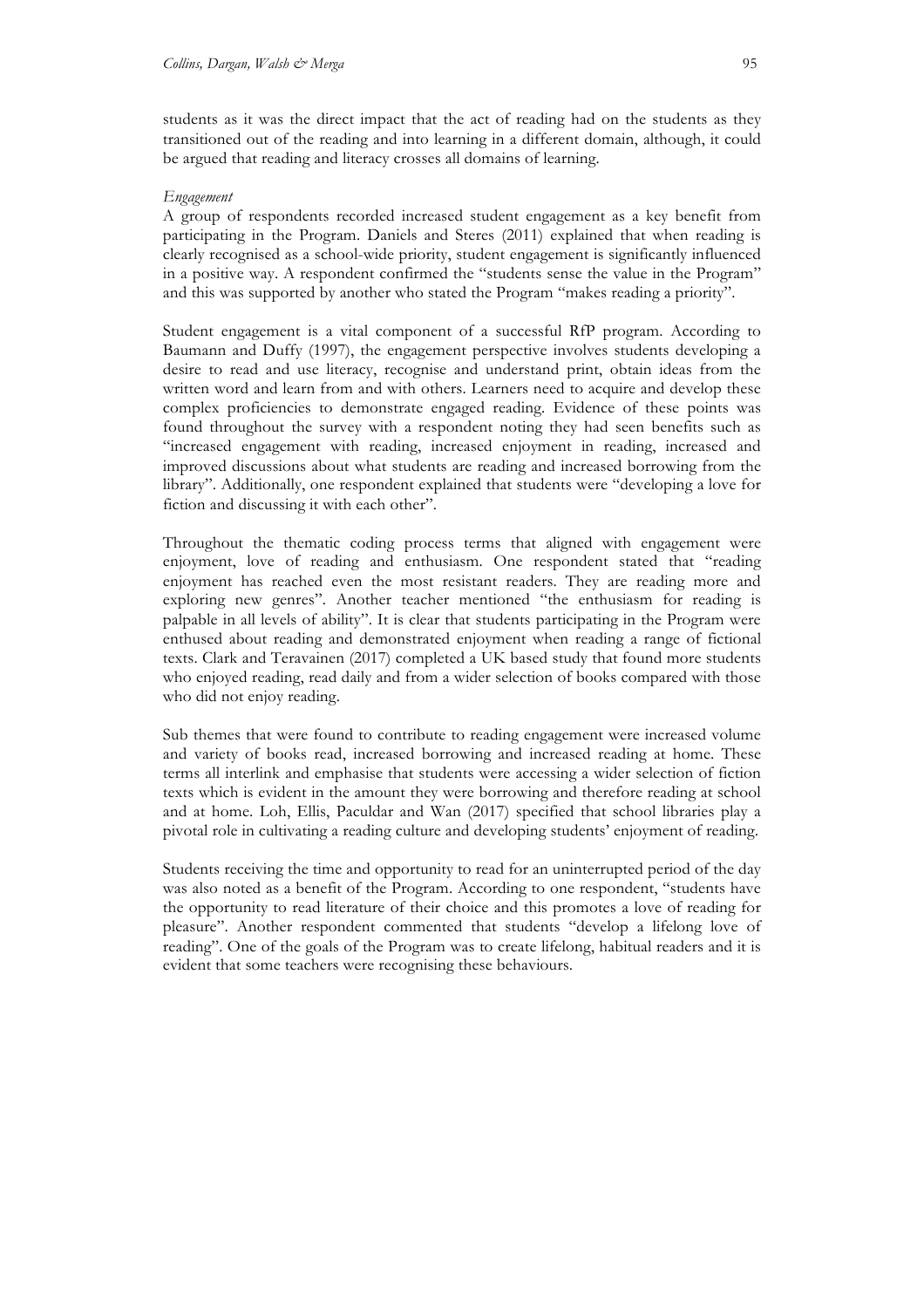#### *Wellbeing*

Many teachers mentioned that the wellbeing of students was positively impacted by the RfP Program, reflecting recent findings from Clark and Picton (2020) which linked reading during COVID-19 related lockdowns and student wellbeing. A school wide focus on wellbeing, including "wellbeing time" may account for the consistent use of the word "wellbeing" in the responses. For the teachers, wellbeing was conceived of in terms of "switching off" and "calming down": "it also provides the girls some time to switch off and relax a little which helps to calm them down", but also in terms of "having a break" and "refocusing".

For some teachers the wellbeing effects were primary with the literacy benefits a secondary by-product: "I feel silent reading gives them an opportunity to maintain their focus in a way that is pleasurable, so it helps the students mental health and has the added bonus of improving their reading skills, including their vocabulary." And "Silent reading is the best form of relaxation for the girls and added bonus of providing time to acquire new vocabulary and develop life long love of reading."

Wellbeing and reading research (Clark & Teravainen-Goff, 2018) suggests a weak link between reading levels and wellbeing, but that reading attitudes were the strongest predictors of wellbeing: "Children and young people who enjoy reading very much and who think positively about reading have, on average, higher mental wellbeing scores than their peers who don't enjoy reading at all and who hold negative attitudes towards reading" (p.3).

#### **Issues with implementation**

Although 59% of respondents did not indicate there were any issues with the implementation of RfP, 41% identified issues with the implementation of the program. The issues centred around the following themes: disengagement, organisation and structure. It is worth noting that the impact of COVID-19 was minimal in the responses given that the school experienced a lockdown period of 6 weeks during which time students were not on campus but were encouraged to continue to read at home (Collins, 2021). This could be indicative of the fact that at the time the survey was completed COVID-19 cases had dropped significantly in NSW and teachers reported that the Program had continued to be implemented successfully after the students returned to school.

#### *Disengagement*

It is evident that teachers perceived disengagement as one of the challenges of supporting the Program. Avoidance techniques that lead to disengagement include students interacting with their peers, time wasting, using mobile phones and pretending to read. In regards to students interacting with their peers, one respondent observed "disengaged students" who were "disrupting others during reading time". Other respondents stated that students were "chatting during the allowed time" and "some students needed reminding not to talk". Kelley, Wilson and Koss (2012) explained that disengaged readers often display avoidance behaviours or use coping mechanisms that allow them to deliver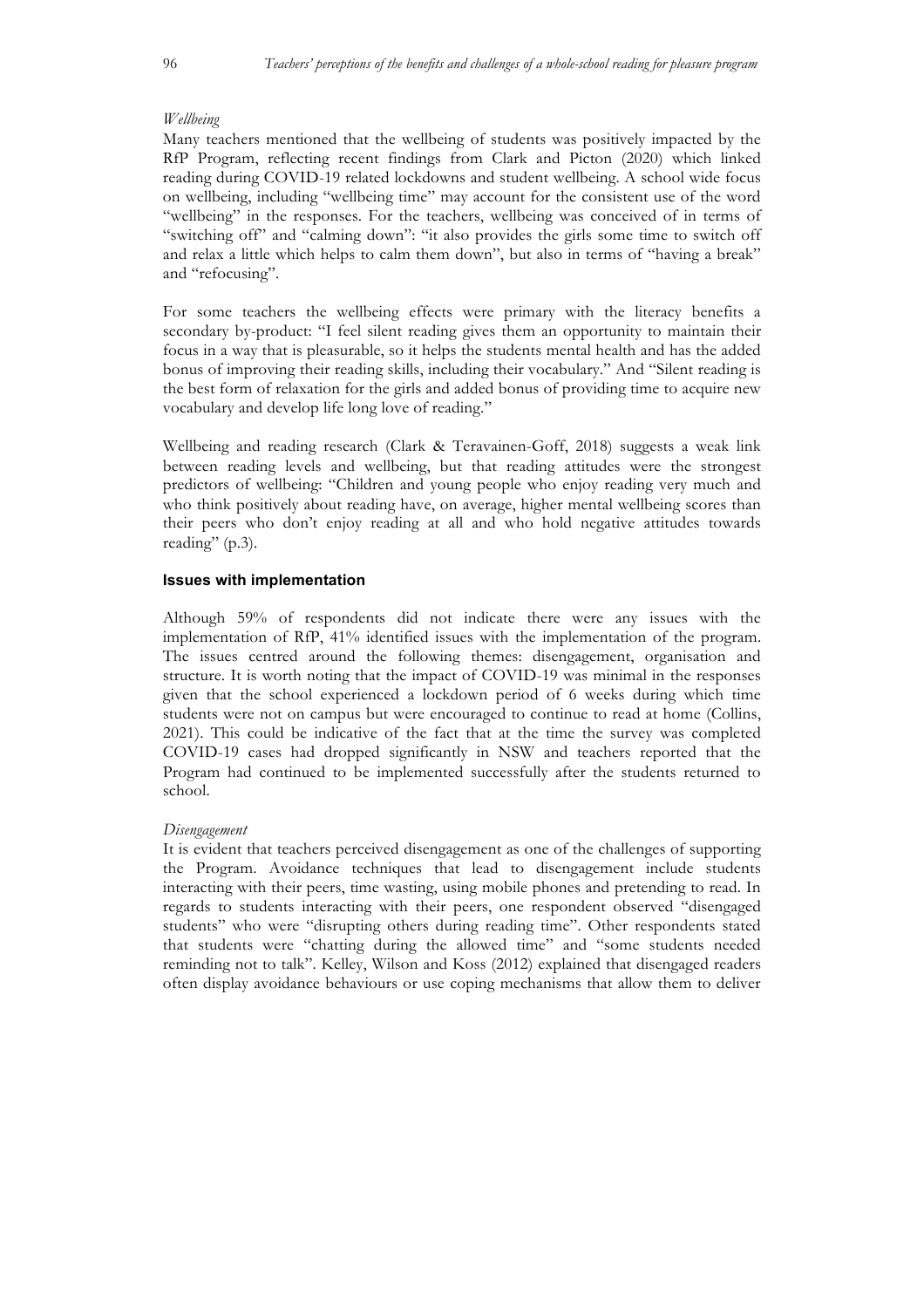minimal effort when completing reading tasks. An example of this is described by a teacher who noted, "the book is the prop… on the desk… behind which you chat, pull faces and make signals at peers around you".

Interacting with peers was also linked to time wasting with a respondent mentioning they "had to move some students away from their friends so they don't waste time talking to them". One added that "some students don't bring their book which means they are wasting time". According to Reutzel and Juth (2014), negative reading attitudes and behaviours are often the consequence of poor text-selection. The result is time wasted which stems from selection avoidance or the student choosing an unsuitable book. In regards to the Program, students were demonstrating disengagement through interacting with their peers and not being prepared with a book which led to wasted time. Another avoidance technique connected to wasting time is leaving the classroom to go to the bathroom. A teacher stated that "students who disengage ask to go to the toilet".

Students were observed disengaging from reading by using mobile phones. One respondent "caught students looking at their mobile phones whilst pretending to read". Use of mobile phones in the classroom was mentioned by a very small number of respondents as a challenge for the Program. The school has a strict mobile phone policy which ensures that students cannot access their phones during the school day. However, after returning to school after COVID-19 it was determined that students would be allowed to carry their phone with them around the school, provided that they did not use them during the school day. It is suggested that mobile phones might be a greater source of disengagement in schools where students are allowed to interact with phones.

It is interesting to note the somewhat paradoxical fact that engagement was identified as one of the primary benefits of the Program and disengagement was a significant challenge for implementation. It is suggested that a few disruptive or disengaged students in a classroom can colour a teacher's perception of the success of a program, particularly in a school, such as the setting for the Project where there are generally very few issues with disengagement or negative behaviour.

#### *Organisation*

When analysing the data we referred to issues related to the internal/classroom implementation of the Program as organisation. Issues related to external to the classroom factors were coded as "structure" which is discussed later.

The major issue, which many teachers identified as a key challenge, was students forgetting to bring their books. Although the Program provided many opportunities (e.g. corridor libraries, library borrowing sessions etc.) for students to be guided in choosing an appropriate book to read for pleasure, teachers still found that a small percentage of students did not bring books. The impact of COVID-19 on the School meant that corridor libraries which had been provided at the commencement of the Program had to be removed due to contamination concerns. A tension existed between the desire to make books readily available, but also to ensure that students were not just grabbing a book from an easily accessible place without making an informed choice about what they were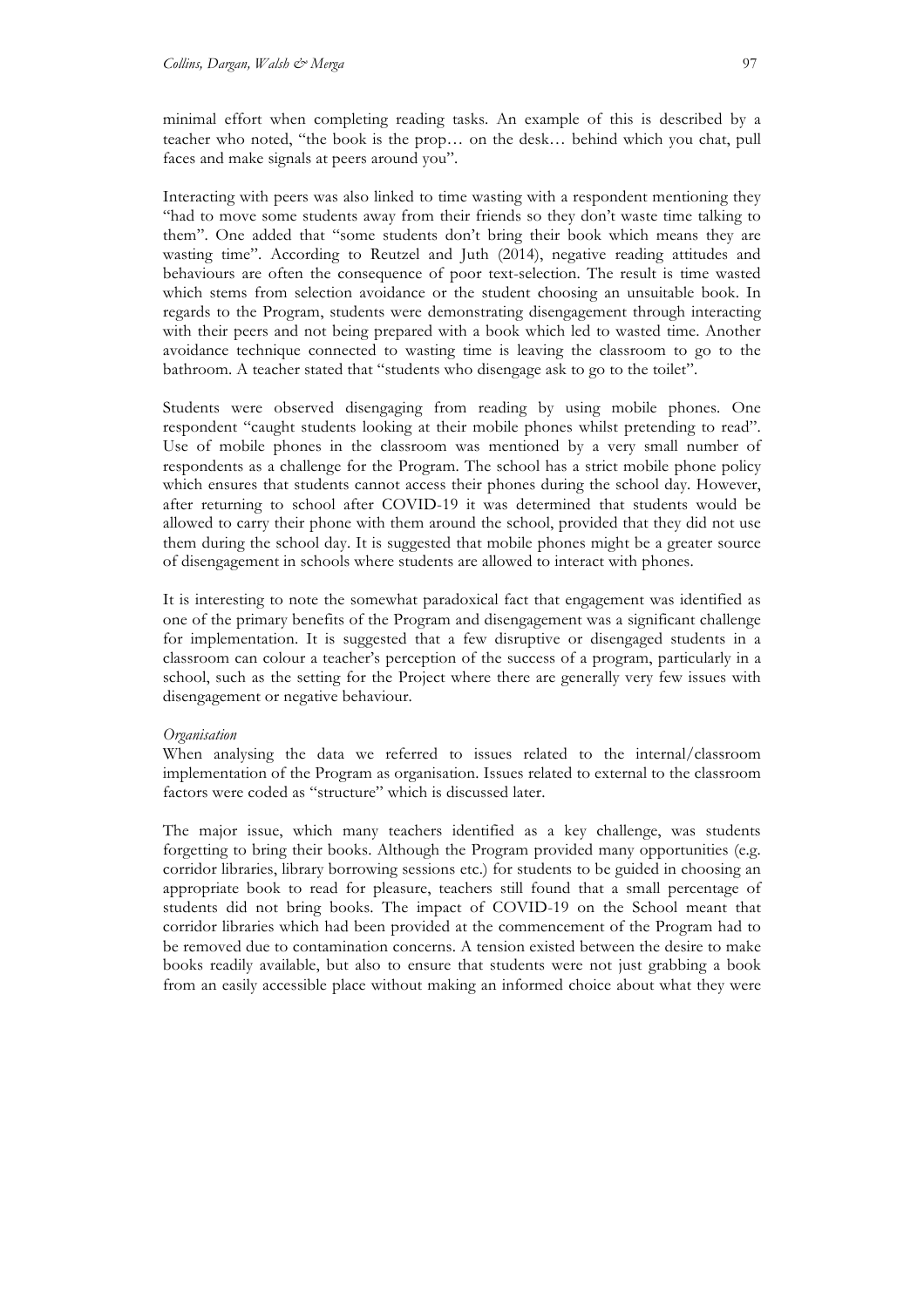reading. Teachers observed that: "The removal of the corridor libraries due to COVID-19 has meant that students can't grab a book quickly if they have forgotten their own."

The issue of inconsistent classroom implementation was raised by a number of teachers. Although it appeared that they were uncomfortable directly stating that some teachers were not consistent in their adherence to the program: "Some teachers must let students do other things during Just Read, as some students are constantly asking 'do we have to read today?'" Some teacher respondents implied that the issue of forgetting books was in part due to the teachers' expectations with regards to reading: "Students not bringing books to lessons. These issues have only occurred on classes that I have been covering."

Other organisational issues that teachers highlighted related to students arriving late to class which interrupted other students' reading (this occurred in the Junior School only where the K-2 classes read only in the morning); students' over-reliance on the classroom library (again, only in the Junior School where the students were in the same classroom for the Program each day); and students being unable to borrow books from the school library.

#### *Structure*

Issues that related to the external organisation of the Program were coded as "structure". In this theme no one sub-theme dominated and instead a series of small, but nonetheless annoying details of the Program, which related mainly to the setting, were raised. These included challenges with the timetable, noise around the school when the RfP Program was taking place at different times, and the physical classroom environment.

One particular issue that arose in the context of the School was the number of campuses across which the School operates. Not only did the respondents identify issues about the differences between the K-6 and 7-12 campuses, but timetabling issues meant that on the junior school campus the reading time was conducted at two different times, which meant that while the Infants section of the school was engaged in reading in the morning, the Primary classes were moving around the campus and participating in lessons. In the afternoon, the reverse occurred with infants' lessons and activities disturbing the Primary reading time. The two session structure was disruptive and presented a challenge for effective implementation of the Program. In contrast, the senior school had a dedicated time across the three senior campuses and therefore a single time for teachers and students to engage in the process. It also became very apparent when a class in the senior school were not reading. This finding would support our recommendation that schools ensure that the same time is maintained for all students across all campuses to avoid teachers and administrative staff unintentionally interrupting reading time or being timetabled in such a way as to make reading time difficult to implement.

Some teachers commented on the lack of comfort for some students when reading. Reading in spaces not designed for reading, for example, science labs or art rooms with high stools meant that some teachers either supported, or were reluctant to allow students to read outside or on the floor. This desire to create a "reading environment" is supported in the literature (Kuzmiová, et al., 2018) which suggests that readers actively seek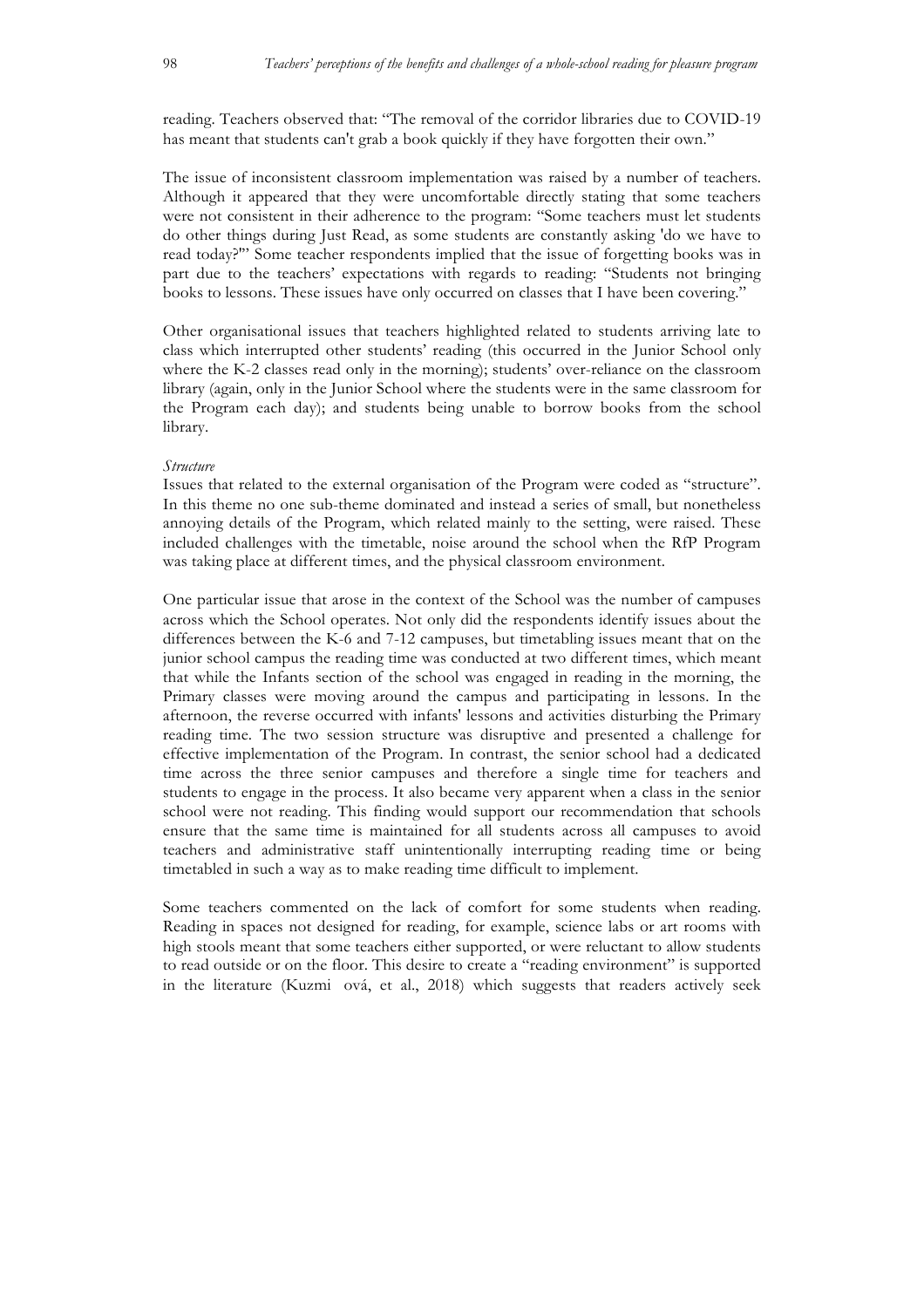comfortable settings for reading. In ensuring that the reading environment enhanced the pleasure aspect of the Program, this issue may have been more important than the Project team initially thought.

#### **Limitations**

One limitation of the current study was that as the survey was anonymous, and the school size was relatively small, we were not able to separate the data between the junior and senior schools sites without possibly identifying respondents. This meant that analysis at a campus level was not able to take place and some issues which related specifically to one context, such as the split reading times, or noise generated from the other classes, were not able to be analysed separately.

At several key points throughout the Program, project presentations outlining the goals of the Program were made to all staff. These presentations were essential to ensure teacher buy-in to the RfP program. It is important to acknowledge that such presentations may have influenced staff responses to the survey. This was evident to some extent by some statements about the perceived benefits of RfP where it would appear that teachers were simply restating the research that had been initially shared with them. For example, statements such as "reading actively improves literacy levels" in response to a question asking teachers to outline how they know that their students are benefiting from the Program, suggest that the teacher has understood the aims and research, but does not really indicate the behaviours that the teacher has observed in the students that suggests that this is something the teacher themself has concluded. In this case, it may simply be that the teacher is restating a belief that the Project team sought to embed with the participants.

## **Implications for implementing a RfP program**

#### *Clearly state the expected benefits*

The Project team were explicit with teachers and other staff about the goals for the Program and the benefits that research had suggested were possible to gain. The perceived benefits that the teachers saw in the program to some degree reflected what we had suggested the benefits would be. Therefore, we would recommend that teachers are given substantial professional learning about any RfP program before implementation. Teacher buy-in is critical and when schools put substantial effort into program development and implementation, then the success of the program is more likely as teachers view it as a school priority.

#### *Expect the unexpected*

The Project team could never have predicted the extent that the global pandemic would have on schooling. The fact that we were able to continue with the Program and the research project was testament to both the flexibility and engagement of teachers and students with the Program which had been established in 6 weeks.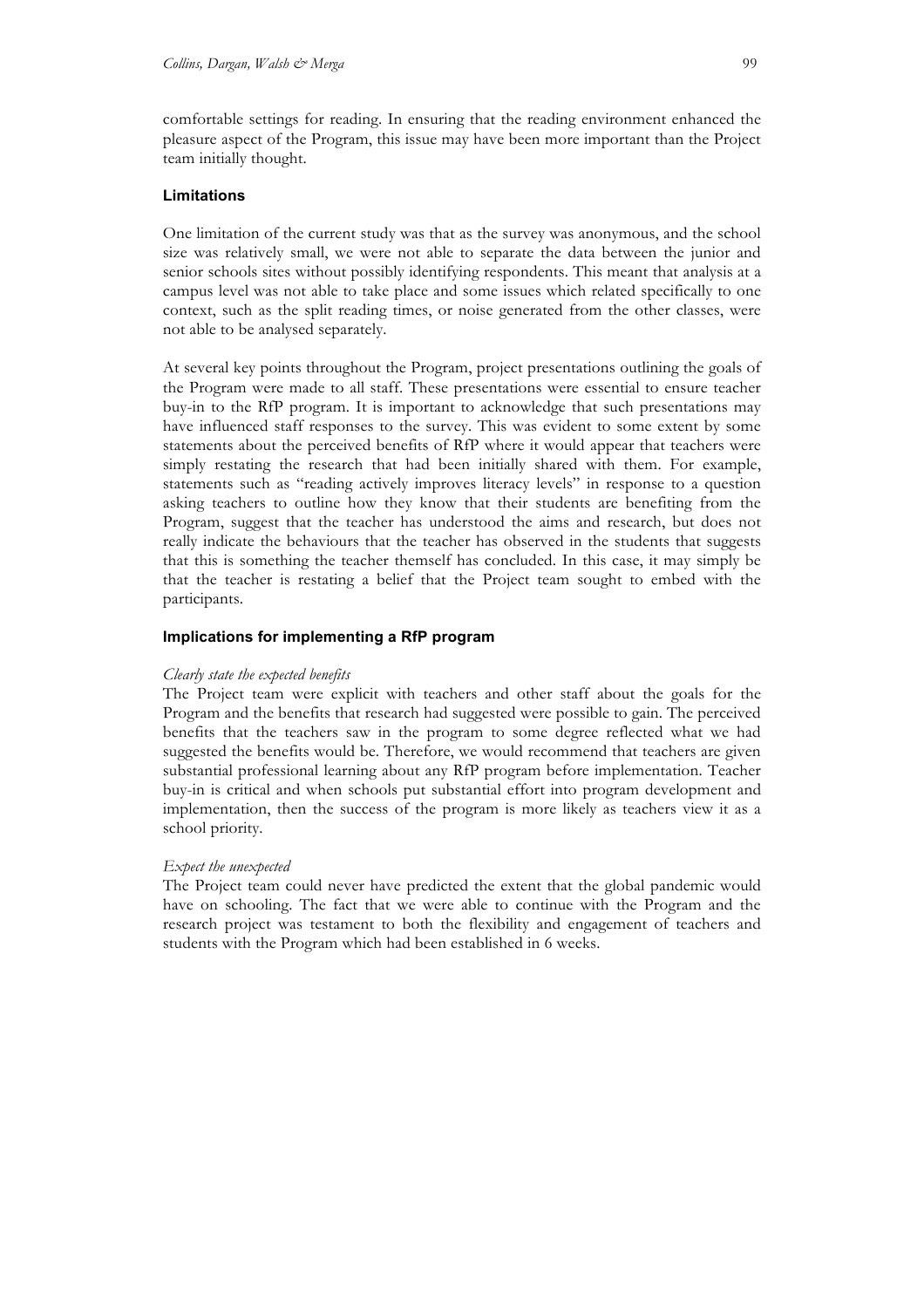#### *A certain amount of resistance to any new initiative is always expected*

The Project team were pleasantly surprised when reading the survey comments at the end of the first year of the Program at the level of support from the staff. It is easy to be discouraged and lose sight of the bigger picture when you are embedded within a project.

#### *Context is vital*

Challenges identified by the survey respondents are, in some cases, due to setting and require careful planning when schools engage with a whole school RfP program.

## **Conclusion**

Teachers' perceptions of the benefits and challenges of a whole-school reading for pleasure program can offer key insights for researchers and schools. We found that within one school where such a program had been established, 85% of teacher respondents supported the contention that their students benefited from regular silent reading. We were interested to find that while these perceived benefits encompassed skill development and related engagement as expected, there were also felt to be benefits for student wellbeing. Given the many wellbeing related challenges currently faced by young people at present, educative experiences that offer benefit for both literacy learning and student wellbeing are likely to appeal to schools, and our findings support previous work that has identified a link between reading for pleasure and wellbeing (e.g. Clark & Picton, 2020; Levine et al., 2020).

Furthermore, challenges for implementation identified in this paper warrant the consideration of schools with current whole-school reading programs, as well as those schools wishing to implement them. Attention should be given to how to manage student disengagement, to prevent students from encouraging peers into joining them in off-task behaviours. Rather than adopting punitive measures, we feel that a closer focus on working with these disengaged students to support them to find books they enjoy would be a more appropriate strategy for mitigation, as our findings reflect previous work that implicate text selection as a possible key factor at play. Organisation factors such as book supply issues and structural issues such as timetabling consistency issues and reading environment issues should also be closely considered, and where feasible, attended to prior to program implementation. In this vein, a whole-school reading for pleasure program can become a successful key feature of schools wishing to enhance their students' literacy and wellbeing through implementation of research-supported literacy practices that promote enjoyment as well as learning.

#### **Acknowledgement**

This research was supported by a research grant from the NSW Association of Independent Schools.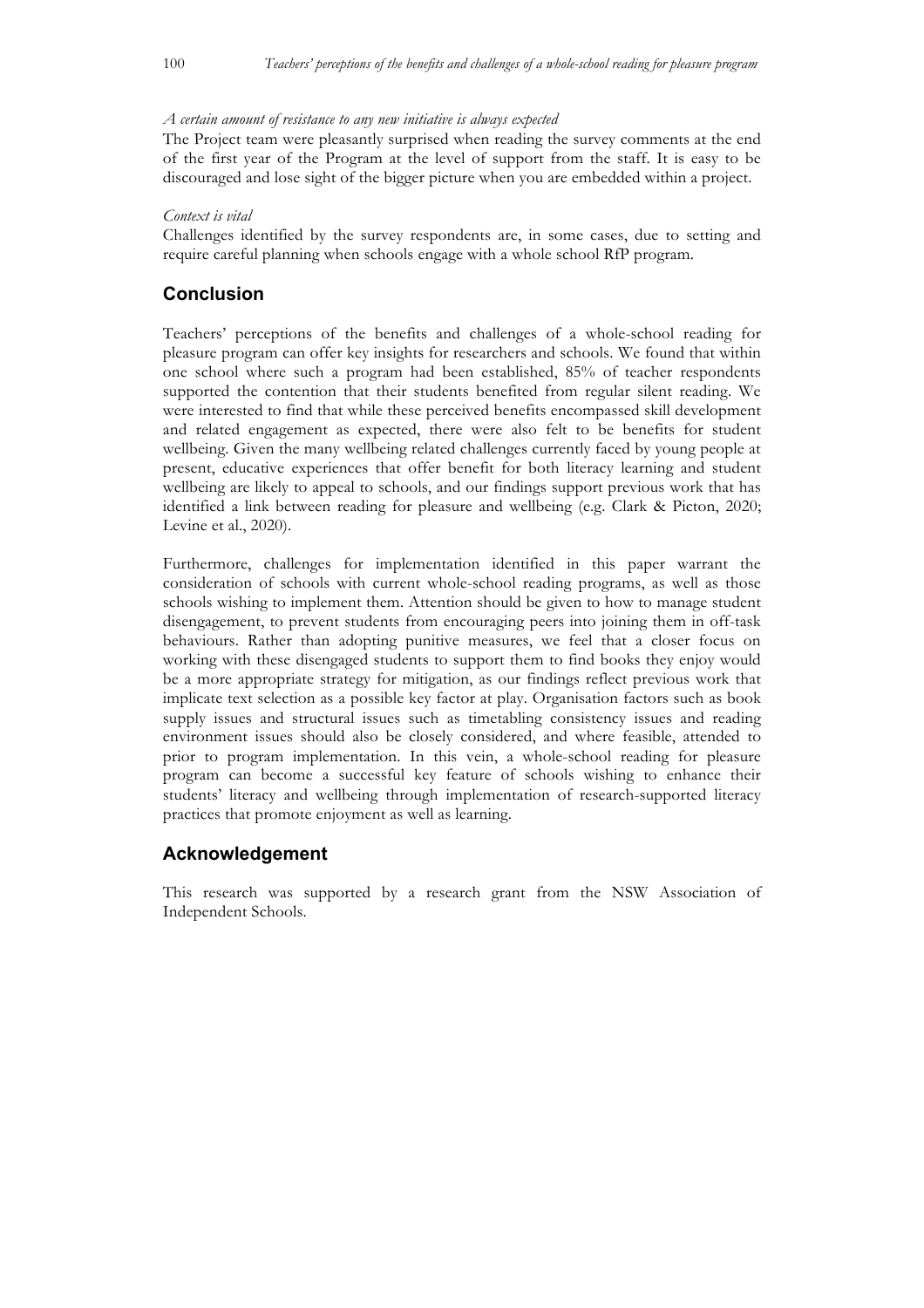## **References**

- Anderson, R. C., Wilson, P. T. & Fielding, L. G. (1988). Growth in reading and how children spend their time outside of school. *Reading Research Quarterly,* 23(3), 285-303. http://www.jstor.org/stable/748043
- Barge, S. & Gehlbach, H. (2012). Using the theory of satisficing to evaluate the quality of survey data. *Research in Higher Education,* 53(2), 182-200. https://doi.org/10.1007/s11162-011-9251-2
- Baumann, J. F. & Duffy, A. M. (1997). *Engaged reading for pleasure and learning*. Athens, GA: National Reading Research Center. https://files.eric.ed.gov/fulltext/ED413579.pdf
- Becker, M., McElvany, N. & Kortenbruck, M. (2010). Intrinsic and extrinsic reading motivation as predictors of reading literacy: A longitudinal study. *Journal of Educational Psychology*, 102(4), 773-785. https://doi.org/10.1037/a0020084
- Braun, V. & Clarke, V. (2006). Using thematic analysis in psychology. *Qualitative Research in Psychology,* 3(2), 77-101. https://doi.org/10.1191/1478088706qp063oa
- Burnett, C., & Merchant, G. (2018). Affective encounters: Enchantment and the possibility of reading for pleasure. *Literacy*, 52(2), 62-69. https://doi.org/10.1111/lit.12144
- Clark, C. & Teravainen, A. (2017). *Celebrating reading for enjoyment: Findings from our annual literacy survey 2016*. London: National Literacy Trust. https://cdn.literacytrust.org.uk/media/documents/2017\_06\_01\_free\_research\_ celebrating\_reading\_enjoyment\_final\_4uGtNrp.pdf
- Clark, C. & Teravainen-Goff, A. (2018). *Mental wellbeing, reading and writing: How children and young people's mental wellbeing is related to their reading and writing experiences.* London, UK. National Literacy Trust. https://files.eric.ed.gov/fulltext/ED593894.pdf
- Clavel, J. G. & Mediavilla, M. (2020). The intergenerational effect of parental enthusiasm for reading. *Applied Economic Analysis,* 28(84), 239-259. https://doi.org/10.1108/AEA-12-2019-0050
- Collins, V. (2021). School-based action research igniting a love of reading for pleasure. *Teacher,* 7 July*.* https://www.teachermagazine.com/au\_en/articles/school-basedaction-research-igniting-a-love-of-reading-for-pleasure
- Daniels, E. & Steres, M. (2011). Examining the effects of a school-wide reading culture on the engagement of middle school students. *Research in Middle Level Education Online*, 35(2), 1-13. https://doi.org/10.1080/19404476.2011.11462085
- Dargan, I. (2021). The power of book talks at Queenwood, A PETAA member school. Blog, Primary English Teaching Association Australia. https://www.petaa.edu.au/w/Blog/Latest\_blog/Book\_Talks\_Queenwood.aspx
- Darmawan, I. G. N. (2020). The changes in attitudes of 15-year-old Australian students towards reading, mathematics and science and their impact on student performance. *Australian Journal of Education*, 64(3), 304-327. https://doi.org/10.1177/0004944120947873
- Garces-Bacsal, R. M., Tupas, R., Kaur, S., Paculdar, A. M. & Baja, E. S. (2018). Reading for pleasure: Whose job is it to build lifelong readers in the classroom?. *Literacy*, 52(2), 95-102. https://doi.org/10.1111/lit.12151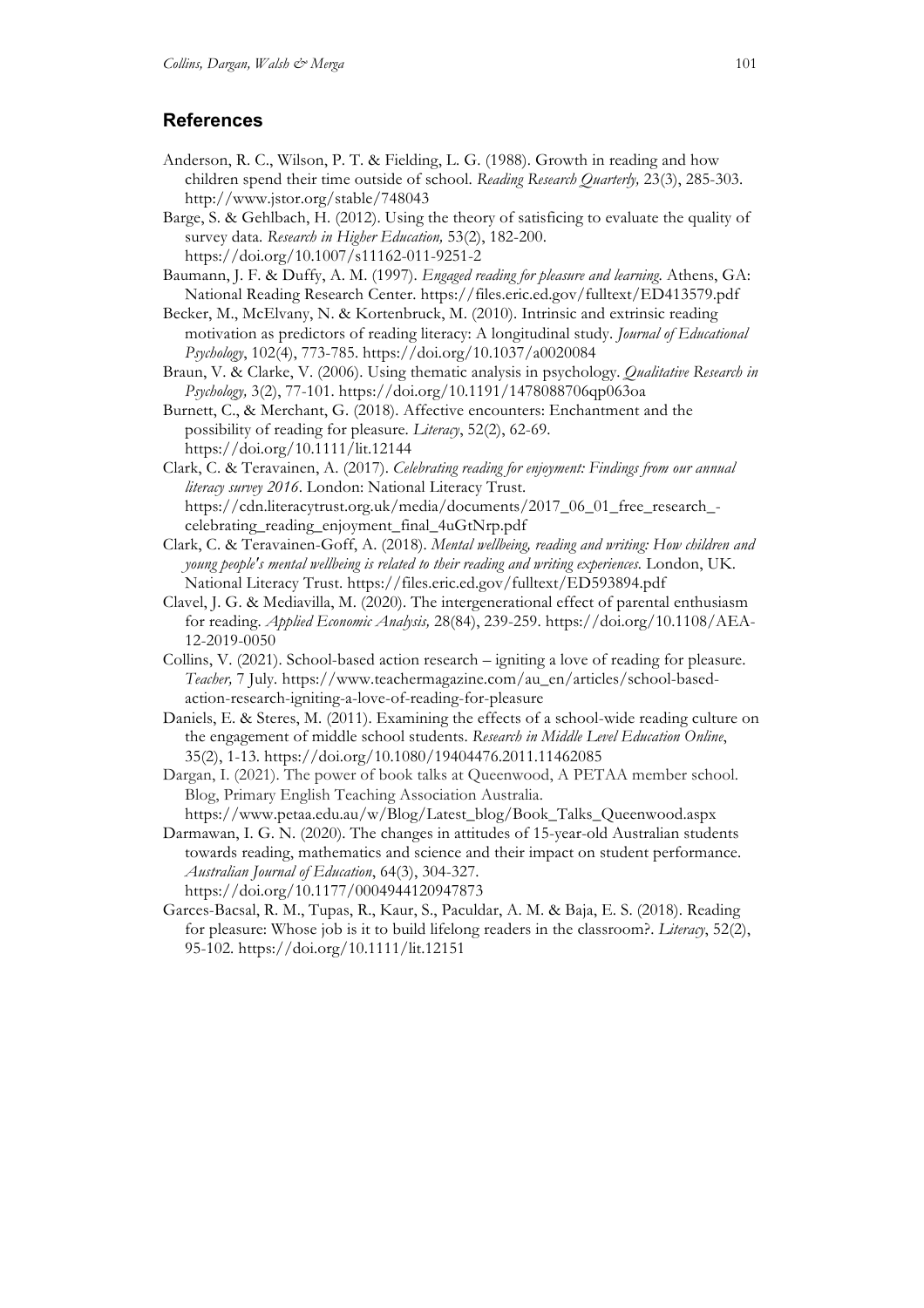- Kelley, M. J., Wilson, N. S. & Koss, M. D. (2012). Using young adult literature to motivate and engage the disengaged. In J. A. Hayn & J. S. Kaplan (Eds.), *Teaching young adult literature today: Insights, considerations and perspectives for the classroom teacher* (pp. 79-97). Plymouth, UK. Rowman & Littlefield. https://eric.ed.gov/?id=ED530744
- Krashen, S. D. (1993). The case for free voluntary reading. *The Canadian Modern Language Review*, 50(1), 72-82. https://doi.org/10.3138/cmlr.50.1.72
- Kucirkova, N. & Cremin, T. (2020). *Children reading for pleasure in the digital age: Mapping reader engagement*. London, UK: SAGE. https://au.sagepub.com/en-gb/oce/childrenreading-for-pleasure-in-the-digital-age/book259827
- Kuzmičová, A., Dias, P., Vogrinčič Čepič, A., Albrechtslund, A.-M. B., Casado, A., Kotrla Topić, M., Mínguez López, X., Nilsson, S. K. & Teixeira-Botelho, I. (2018). Reading and company: Embodiment and social space in silent reading practices. *Literacy*, 52(2), 70-77. https://doi.org/10.1111/lit.12131
- Levine, S. L., Cherrier, S., Holding, A. C. & Koestner, R. (2020). For the love of reading: Recreational reading reduces psychological distress in college students and autonomous motivation is the key. *Journal of American College Health,* online first. https://doi.org/10.1080/07448481.2020.1728280
- Loh, C. E., Ellis, M., Paculdar, A. A. & Wan, C. H. (2017). Building a successful reading culture through the school library: A case study of a Singapore secondary school. *IFLA Journal*, 43(4), 335-347. https://doi.org/10.1177/0340035217732069
- Mace, G. & Lean, M. (2021). The time to read. *Connections*, 117, 8-9. https://www.scisdata.com/connections/issue-117/the-time-to-read/
- Mace, G. & Lean, M. (2022). Embracing change. *Connections*, 120, 12-13, https://www.scisdata.com/connections/issue-120/embracing-change/
- Merga, M. K. (2013). Should silent reading feature in a secondary school English programme? West Australian students' perspectives on silent reading. *English in Education*, 47(3), 229-244. https://doi.org/10.1111/eie.12026
- Merga, M. K. (2016). "I don't know if she likes reading": Are teachers perceived to be keen readers, and how is this determined?. *English in Education*, 50(3), 255-269. https://doi.org/10.1111/eie.12126
- Merga, M. K. (2018a). *Reading engagement for tweens and teens: What would make them read more?* Santa Barbara, California: ABC-CLIO. https://www.abc-clio.com/product/A5940P/
- Merga, M. (2018b). Silent reading and discussion of self-selected books in the contemporary classroom. *English in Australia*, 53(1), 70-82.
- Merga, M. K. & Gardiner, V. (2018). The role of whole-school literacy policies supporting reading engagement in Australian schools. *English in Australia*, 53(3), 37-50.
- Merga, M. K. & Ledger, S. (2019). Teachers' attitudes toward and frequency of engagement in reading aloud in the primary classroom. *Literacy*, 53(3), 134-142. https://doi.org/10.1111/lit.12162
- Mourgues, C. V., Preiss, D. D. & Grigorenko, E. L. (2014). Reading skills, creativity, and insight: Exploring the connections. *The Spanish Journal of Psychology,* 17, E58. https://doi.org/10.1017/sjp.2014.59
- Petscher, Y. (2010). A meta-analysis of the relationship between student attitudes towards reading and achievement in reading. *Journal of Research in Reading*, 33(4), 335-355. https://doi.org/10.1111/j.1467-9817.2009.01418.x
- Phoon, C.A. (2022). Building a culture of reading across K-12. *mETAphor,* 1, 45-48.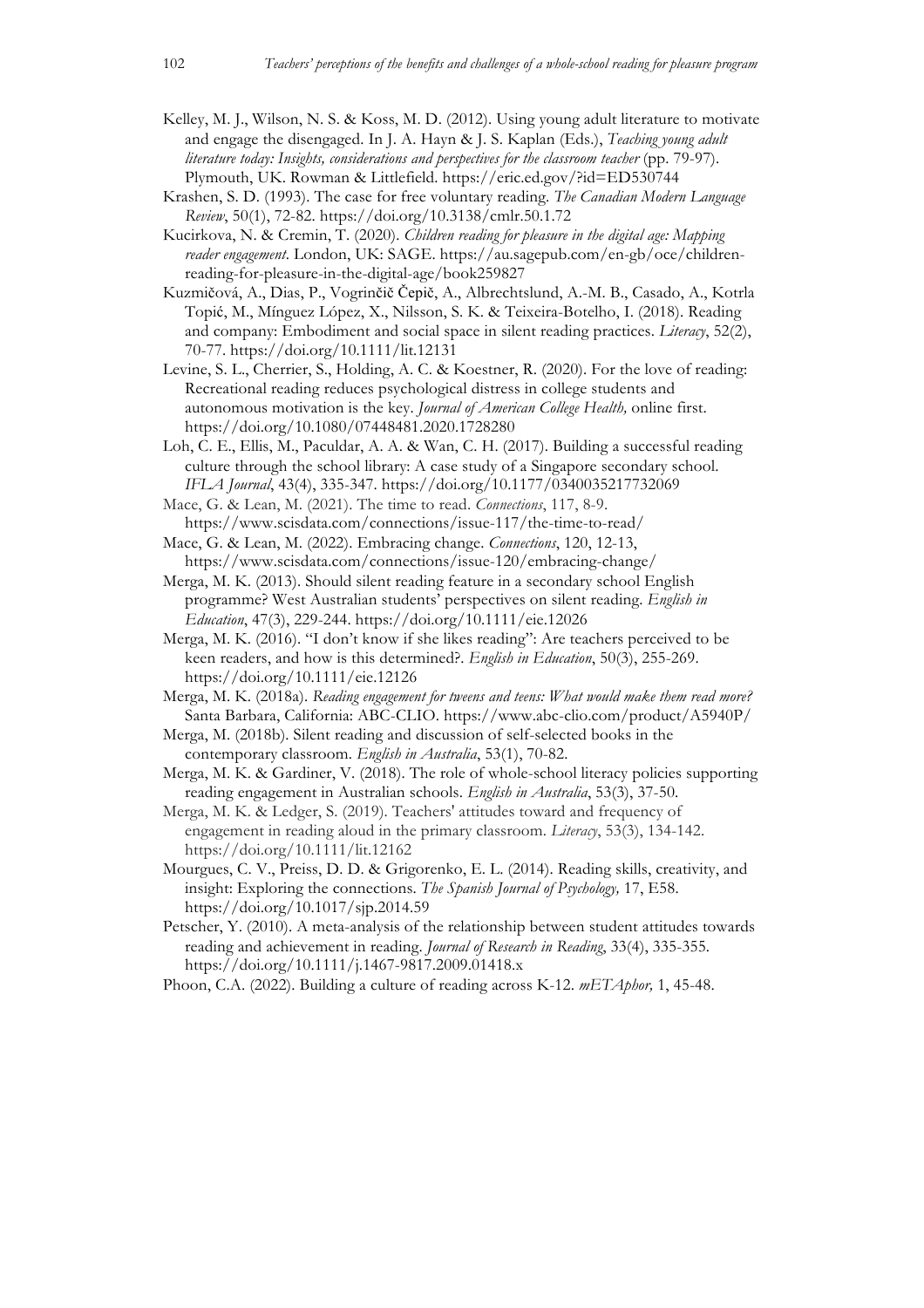Reutzel, D. R. & Juth, S. (2014). Supporting the development of silent reading fluency: An evidence-based framework for the intermediate grades. *International Electronic Journal of Elementary Education*, 7(1), 27-46.

https://www.iejee.com/index.php/IEJEE/article/view/62/60

- Rogiers, A., Van Keer, H. & Merchie, E. (2020). The profile of the skilled reader: An investigation into the role of reading enjoyment and student characteristics. *International Journal of Educational Research*, 99, article 101512. https://doi.org/10.1016/j.ijer.2019.101512
- Stanhope, D. S. & Corn, J. O. (2014). Acquiring teacher commitment to 1:1 initiatives: The role of the technology facilitator. *Journal of Research on Technology in Education*, 46(3), 252-276. https://doi.org/10.1080/15391523.2014.888271
- Sullivan, A. & Brown, M. (2015). Reading for pleasure and progress in vocabulary and mathematics. *British Educational Research Journal*, 41(6), 971-991. https://doi.org/10.1002/berj.3180
- Taylor, B. M., Frye, B. J., & Maruyama, G. M. (1990). Time spent reading and reading growth. *American Educational Research Journal*, 27(2), 351-362. https://doi.org/10.2307/1163013
- Thomson, S., De Bortoli, L., Underwood, C. & Schmid, M. (2019). *PISA 2018: Reporting Australia's results. Volume I student performance*. Australian Council for Educational Research (ACER). https://research.acer.edu.au/ozpisa/35
- Van Bergen, E., Vasalampi, K. & Torppa, M. (2020). How are practice and performance related? Development of reading from age 5 to 15. *Reading Research Quarterly,* 56(3), 415-434. https://doi.org/10.1002/rrq.309
- Walsh, R. L. (in press). "But they can't read!": Implementing a sustained silent reading program in a Kindergarten classroom. *Every Child*. http://www.earlychildhoodaustralia.org.au/our-publications/every-childmagazine/every-child-index/
- Yildirim, O., Demir, S. B. & Kutlu, Ö. (2020). Testing the bidirectional relationship between reading and writing skills. *International Journal of Progressive Education*, 16(3), 253- 269. https://doi.org/10.29329/ijpe.2020.248.19

**Vanessa Collins** is the Junior School Curriculum Coordinator at Queenwood Junior School, an independent girls' school on Sydney's Lower North Shore. She is highly experienced in curriculum implementation and is passionate about program design to support student engagement. Vanessa leads professional development initiatives in teaching, learning, assessment and reporting. She has extensive knowledge around data analysis to inform classroom practice. Vanessa is an advocate for literacy and the benefits of reading for pleasure.

Email: Vanessa.Collins@queenwood.nsw.edu.au

**Isaac Dargan** currently teaches Year 3 at Queenwood Junior School. Previously, he has taught at schools in London and the Eastern Suburbs of Sydney. For the past 3 years, Isaac has been a member of the QLiteracy Committee at Queenwood and one of their greatest achievements has been establishing the Just Read project. Isaac is passionate about improving students' literacy skills and one way to achieve this is through sustained silent reading.

Email: Isaac.Dargan@queenwood.nsw.edu.au